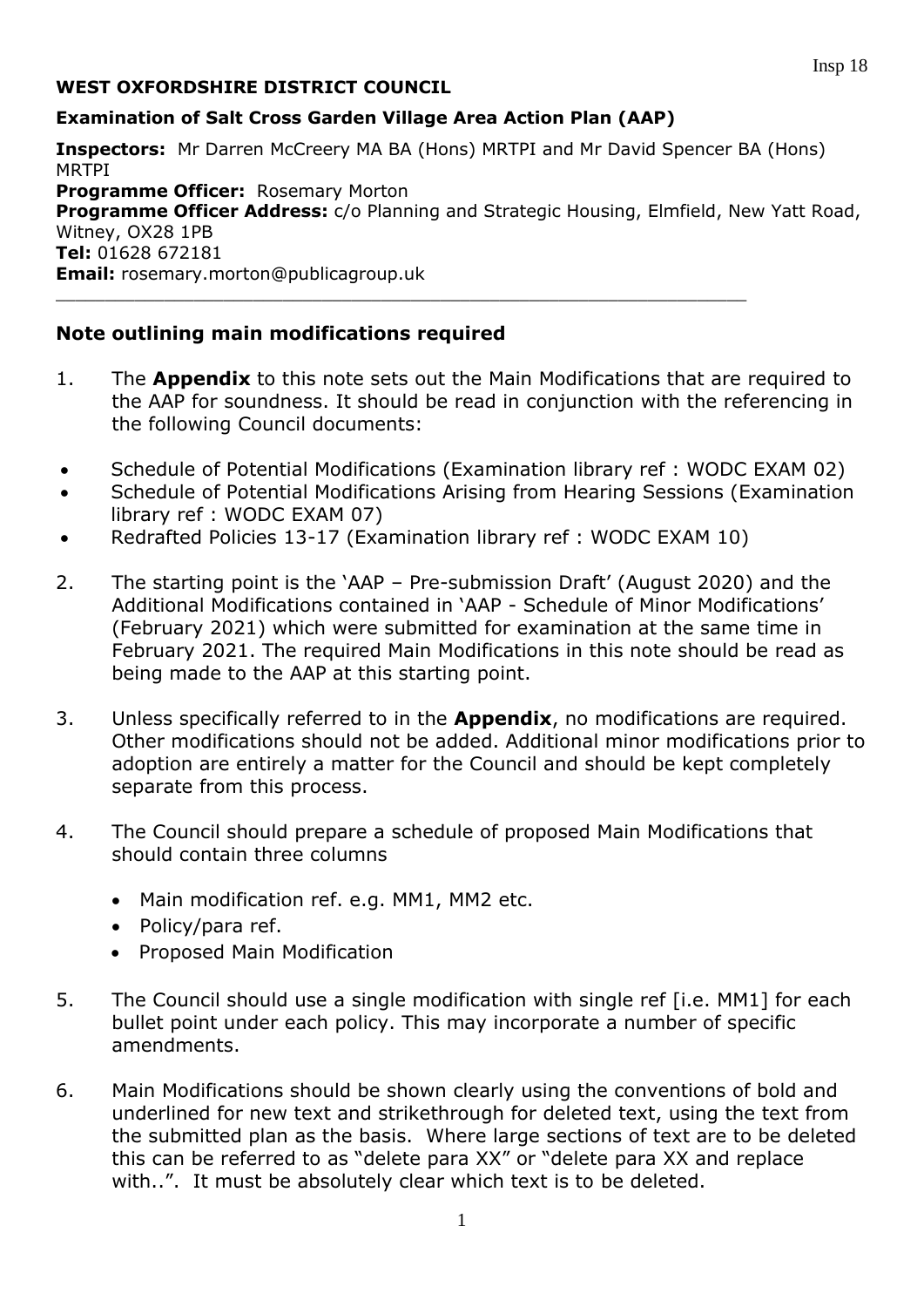- 7. Where Main Modification to a Policy is indicated, there will be associated consequential updating to explanatory text to ensure consistency/clarity with the new policy wording, this includes updating to the AAP Delivery and Monitoring Framework. Unless specifically identified as a Main Modification, such changes may be carried out by the Council as additional modifications. This will be entirely a matter for the Council.
- 8. Reasons for the proposed Main Modifications should not be included. Reasons will be set out fully in the Inspectors' report.

# *D.R. McCreery and David Spencer*

INSPECTORS

26 May 2022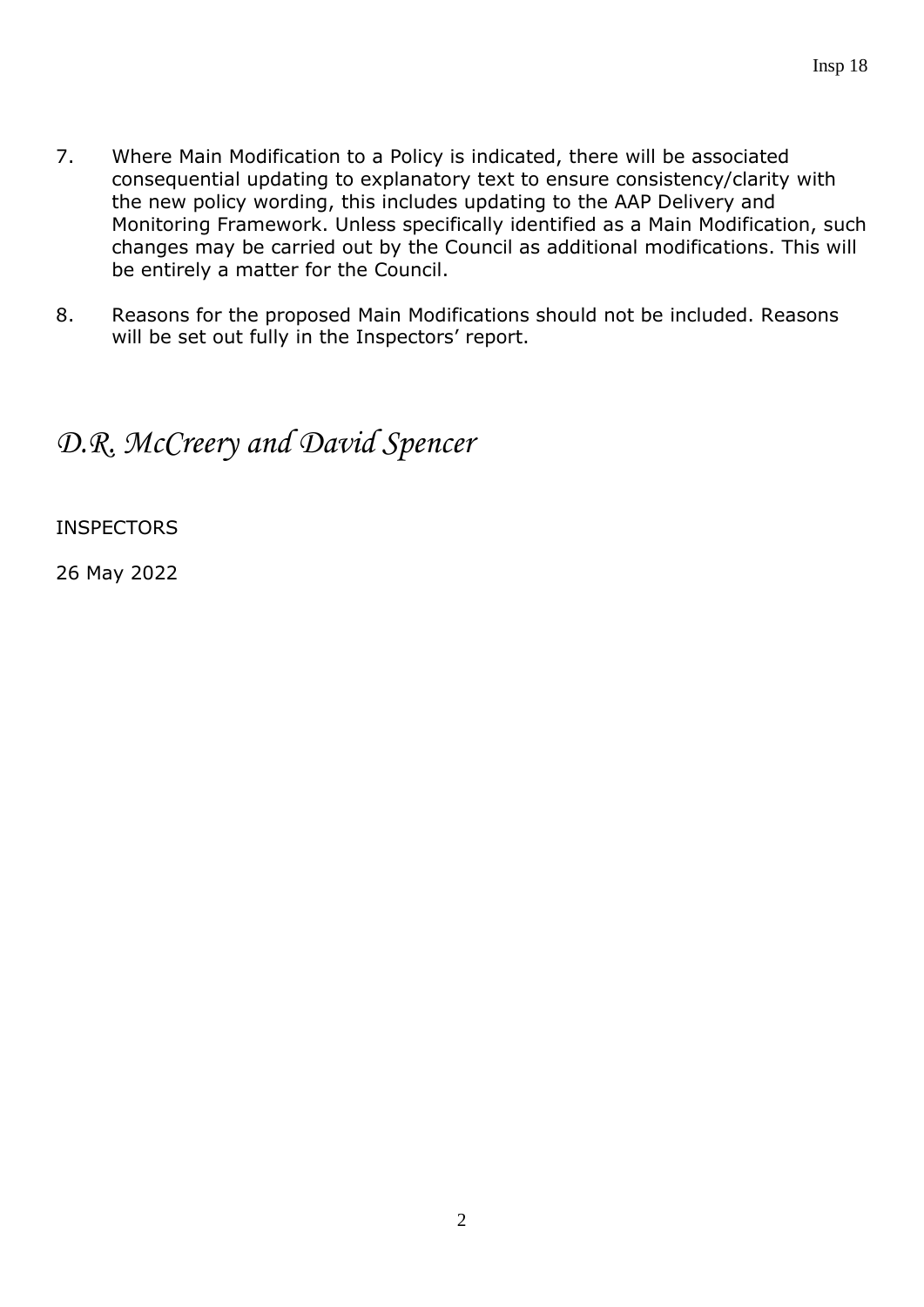## **Appendix – Main Modifications required for soundness**

## **General** Add a statement setting out that, 'In relation to the land within the identified boundary of the AAP, the AAP is intended to amend the following in the Local Plan – oFigure 3.2 of the AAP updates Figure 9.5e of the Local Plan to confirm the boundary and include land to the north within it. oAAP Policy 25 supersedes Local Plan Policy H5 in respect of custom and self build housing. oAAP Policy 16 supersedes Local Plan Policy T4 in respect of car parking standards. **Core Objectives** Amend core objective GV3 to remove '100%' and add 'wherever possible' after 'fossil fuels' in the last sentence. **Policy 1** Amend first paragraph in Policy 1 to remove 'and demonstrate'. Amend second paragraph to remove 'required to demonstrate resilience' and replace with 'resilient'. Amend third paragraph to remove 'must' and replace with 'will'. At the start of supporting paragraph 5.25 add, 'Through compliance with the policies in the AAP taken as a whole'. **Policy 2** • Replace first paragraph with 'Proposals for development at Salt Cross will be required to demonstrate an ambitious approach to the use of renewable energy, sustainable design and construction methods, with a high level of energy efficiency in new buildings. An energy statement will be required for all major development, which should include the consideration of the feasibility of incorporating the following principles. Redraft the remainder of Policy 2 to remove references to absolute requirements and KPIs that must be met and instead to reframe as standards for consideration as part of an energy statement. **Policy 3** At the start of the first paragraph add 'So far as practicable'. Amend Policy 3 to remove 'In support of any outline planning application for the whole garden village site and any major reserved matters or other detailed applications' and associated footnote. Change 'demonstrating' to 'to demonstrate'.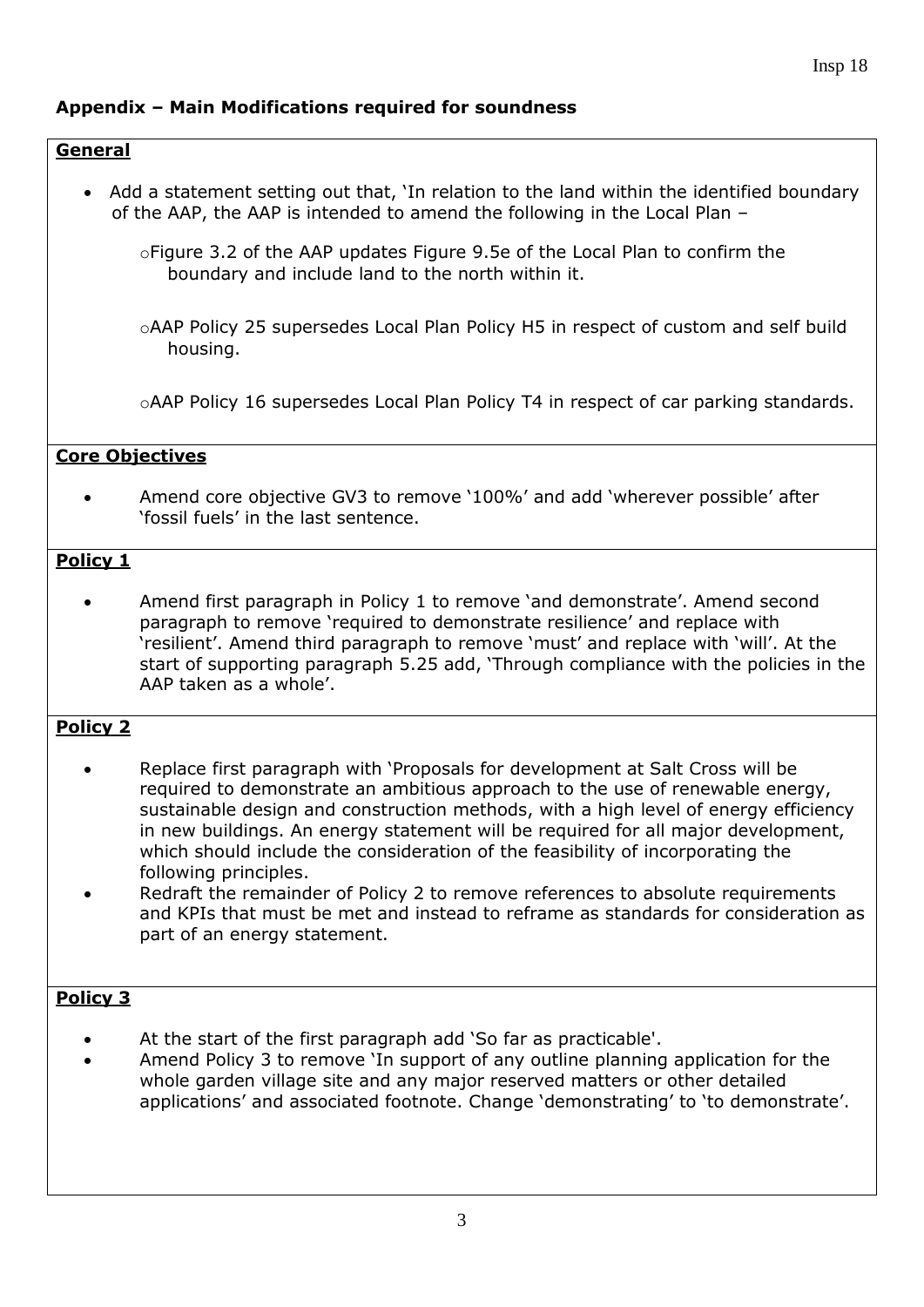## **Policy 4**

- Amend Policy 4 to remove 'the outline planning application and'.
- WO/S/26.

## **Policy 5**

 Amend final paragraph in Policy 5 to remove 'through a planning condition or legal agreement' and add 'proportionate to the needs of the development as they evolve over time'.

#### **Policy 6**

 Amend Policy 6 to remove 'in accordance with' and replace with 'paying appropriate regard to'

## **Policy 7**

- First paragraph remove 'with the outline planning application for the garden settlement'.
- WO/H/8
- WO/H/9, WO/H/10 amend policy to read "around 50% (including private gardens and green roofs) of the area to form the overall green infrastructure network."
- Amend third paragraph, new second sentence to read "Accessibility and quality standards and minimum quantitative standards for specific green infrastructure types will be agreed as part of applications for major development, paying regard to the Tables in 6.1 and 6.2".
- WO/H/11. No specific requirement for use of Building with Nature Standards should be set.
- Amend Policy 7 to remove fifth paragraph and remove 'therefore' from the sixth paragraph.

## **Policy 8**

 Second paragraph replace 'accompany the outline planning application setting' with 'set'.

## **Policy 9**

- WO/H/13 amend to say 'DEFRA Biodiversity Metric (as may be amended and in force at the time of the application).
- WO/H/15. Move reference to off site net gain to the end of the policy and strengthen the presumption that gain will be on site.
- WO/H/12 and WO/S/13 (to replace paragraphs 6-9 in the policy). Omit the first suggested paragraph in WO/S/13. Include the bullet points, preceded by 'A Biodiversity Net Gain Strategy shall be submitted with applications for major development that includes consideration of: '

- WO/S/18 and remove Para 7.78.
- WO/H/19
- $\bullet$  WO/H/20
- Amend Policy 10 to remove 'Using a methodology first agreed in writing by the local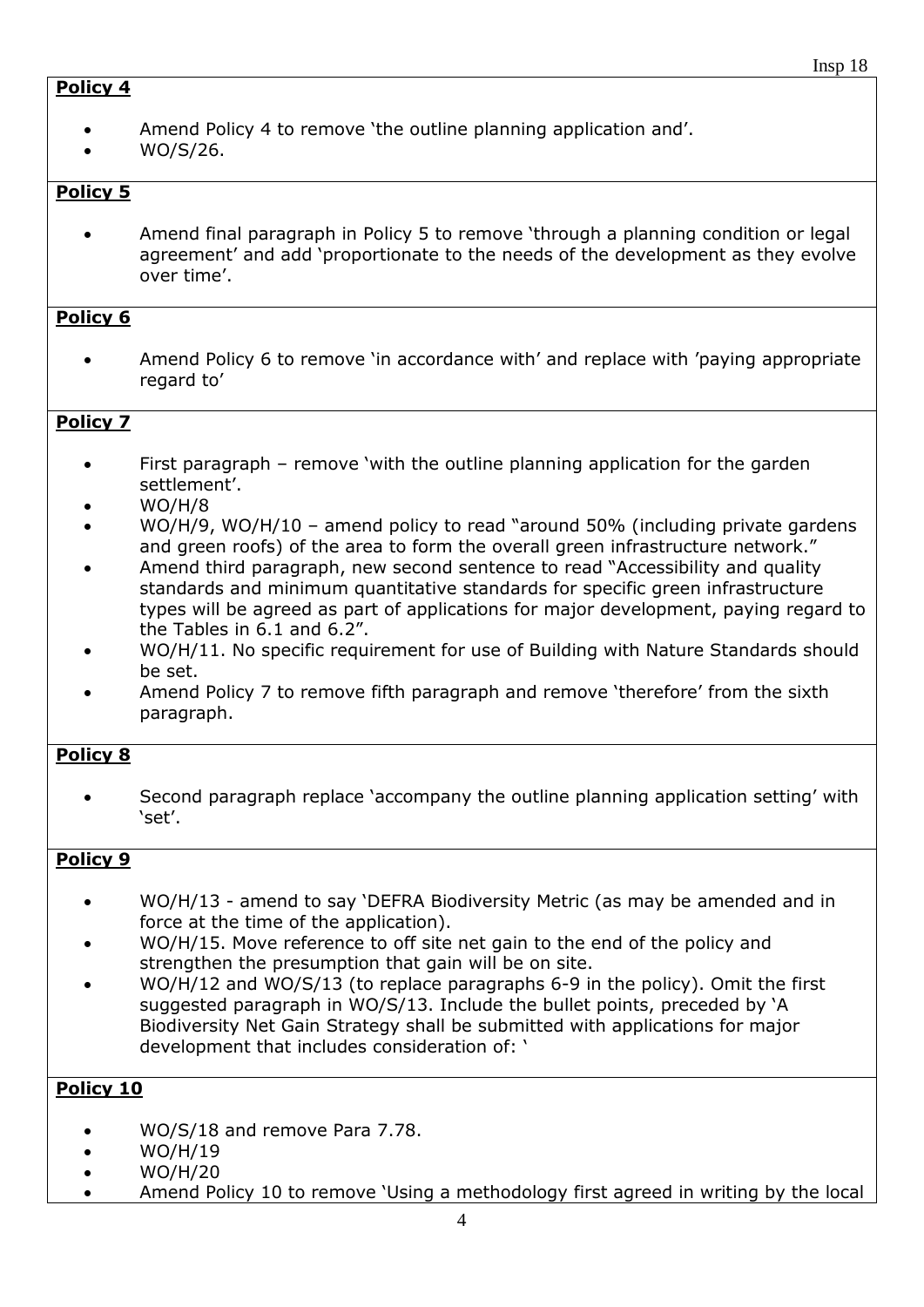planning authority.'

Change 'the OCGV' to 'development at Salt Cross'.

## **Policy 11**

 Amend Policy 11 to remove 'to accompany the outline planning application' and replace with 'for major development'.

## **Policy 12**

WO/S/21, WO/S/20

## **Policy 13**

No modifications

## **Policy 14**

- Insert WODC EXAM 10 from examination library.
- Amend second bullet of WODC EXAM 10 Policy 14 to read ' Improved crossings facilities of the A40. This shall include a grade separated crossing (underpass) unless it is clearly demonstrated that the crossing is not necessary to meet placemaking objectives or cannot be delivered due to technical feasibility.
- Amend fourth bullet to add 'Subject to a successful stopping up order' at the beginning.

## **Policy 15**

- Insert WODC EXAM 10 from examination library, with amendment to second paragraph delete 'allowing for future expansion of the Park and Ride site in accordance with Local Plan Policy EW1' and replace with 'with consideration given to accommodating means for future expansion of the Park and Ride site'.
- Add ',wherever possible' to the end of the second paragraph**.**
- Remove 'safeguard' from fourth paragraph.

## **Policy 16**

- Insert WODC EXAM 10 from examination library.
- Amend first paragraph of WODC EXAM 10 Policy 16 to remove 'to include as a minimum' and delete the four bullet points that follow.
- Remove the final sentence from the fourth paragraph that starts 'Measures relating to the efficient…'

- Insert WODC EXAM 10 from examination library.
- Amend the last sentence of the sixth bullet of WODC EXAM 10 Policy 17 to read 'The spine road will need to be completed in an early phase of development as access via Cuckoo Lane to the Garden Village will be limited in later phases'.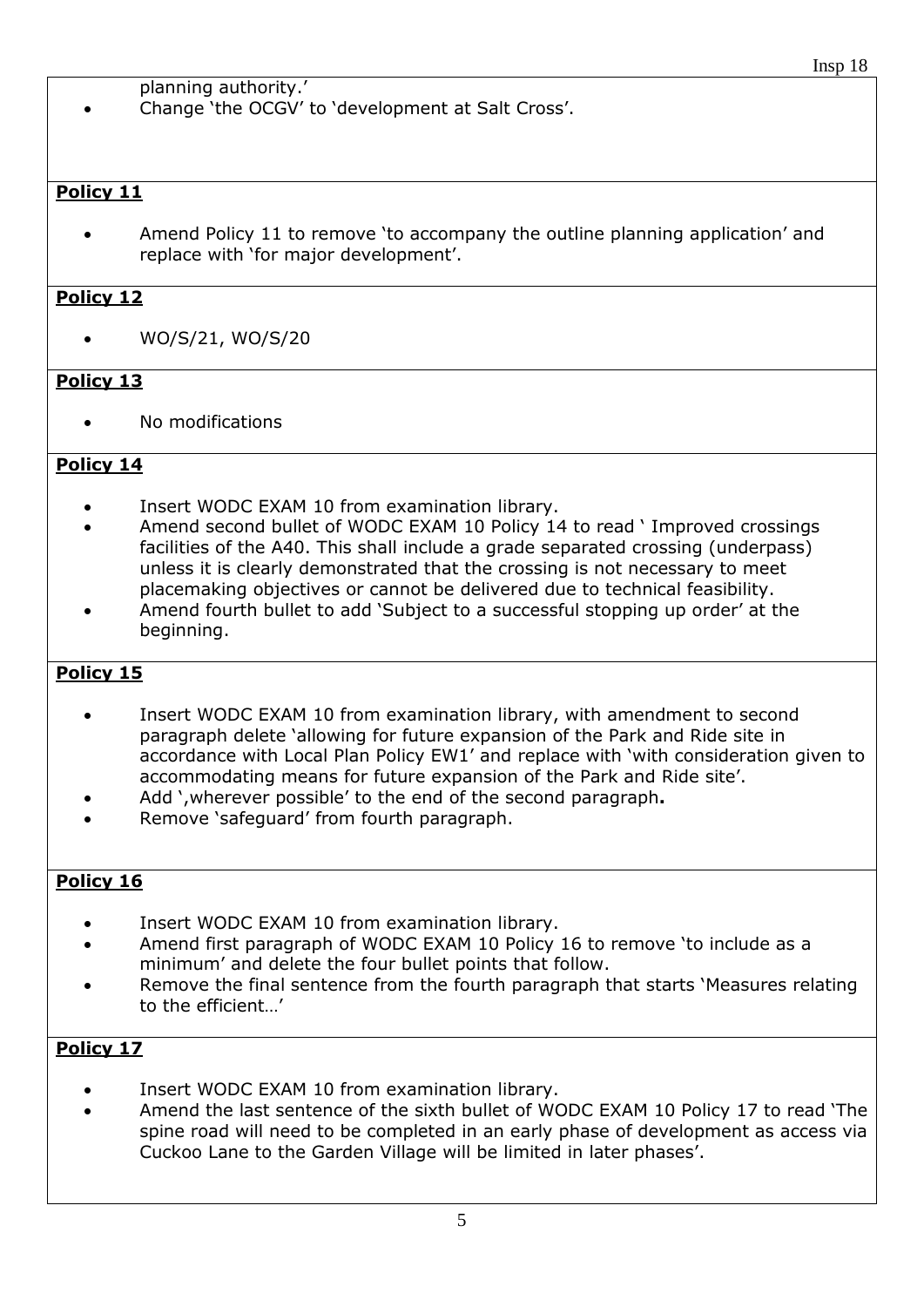## **Policy 18**

WO/H/34

## **Policy 19**

No modifications

## **Policy 20**

 Amend Policy 20 third paragraph to add 'unless justified on the grounds of technical feasibility' at the start.

## **Policy 21**

 Amend Policy 21 to remove 'Any outline planning application or subsequent application for major development' and replace with 'Applications for major development'.

## **Policy 22**

- Amend figure 10.1 to align with the indicative trajectory set out in the Phasing Report [EV36]
- Amend Policy 22 first paragraph to replace 'units' with 'homes'.
- Amend Policy 22 second paragraph as follows. Delete ' .Any increase over and above this indicative quantum will need to be robustly justified having regard to' and replace with 'if it is demonstrated to accord with'. This amalgamates the first and second sentences of this paragraph.
- Amend Policy 22 third paragraph to delete 'any' and replace with 'the'. Delete 'as appropriate'
- Amend Policy 22 to delete text from fourth paragraph onwards (starting Residential development proposals at Salt Cross will…..)

## **Policy 23**

- WO/S/02, WO/H/38
- WO/H/39 remove reference to living rents and refer only to affordable rents being capped at LHA limits.
- WO/H/41 remove reference to 'genuine affordability'.

## **Policy 24**

Amend fifth paragraph to remove 'default requirement' and insert 'benchmark'.

- Amend first paragraph to remove 'at least'.
- Amend third paragraph to start 'As an indicative guide serviced plots will be encouraged'. Delete 'Serviced plots will be expected to be provided'. With associated amendment to para 10.71
- WO/H/42- replace 'to be supported' with 'shall be considered'.
- WO/H/43 Amend seventh paragraph to remove 'which must be agreed with the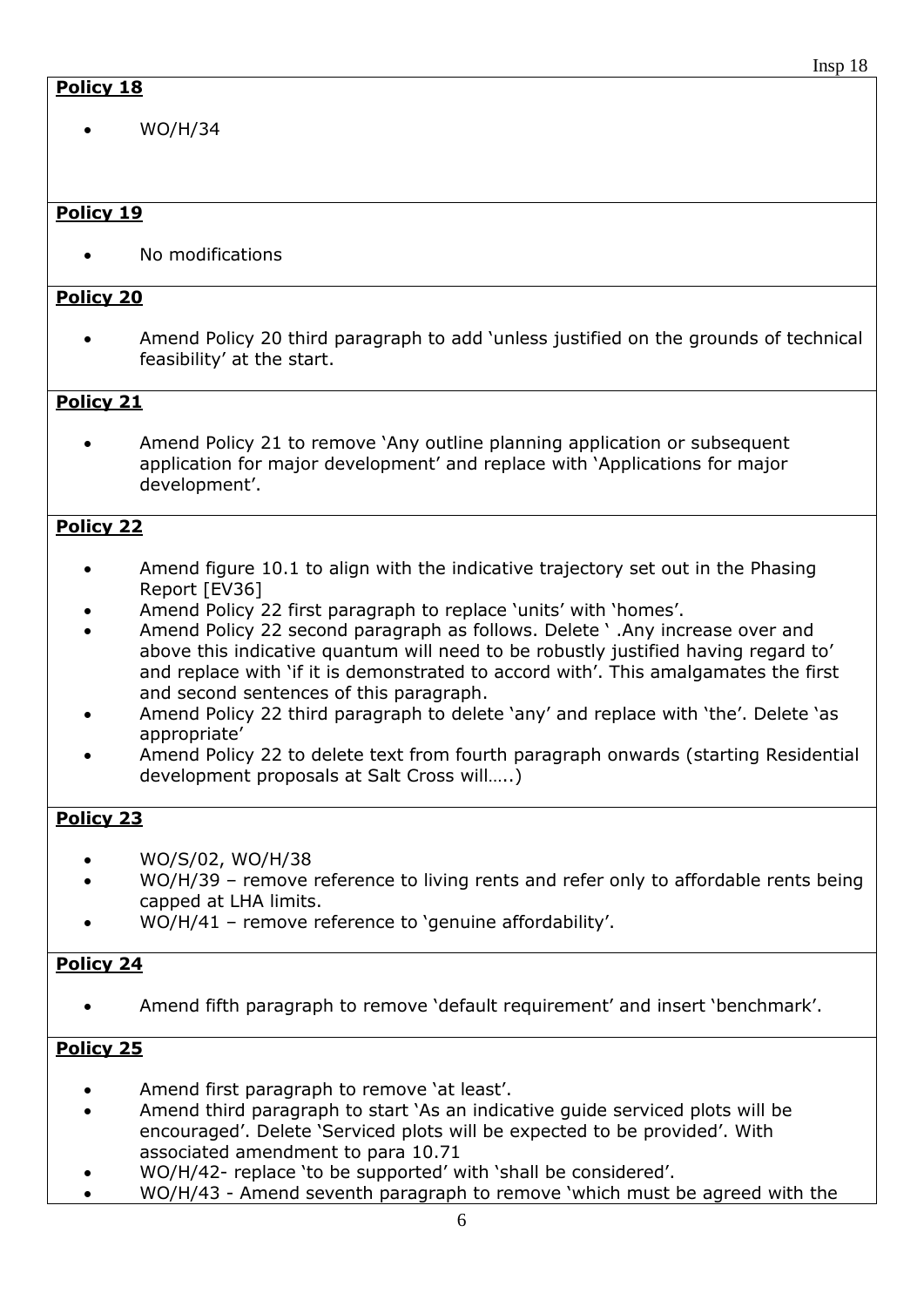Council prior to the commencement of the development' and insert 'agreed as part of any planning permission'.

Delete the final paragraph.

## **Policy 26**

- WO/H/45 to confirm the Council's position that the policy is intended to 'guide' rather than 'require'. And WO/H/46
- Remove second paragraph.
- WO/H/48

## **Policy 27**

- WO/H/49. Policy should be deleted. Text should not be incorporated into supporting text.
- WO/S/32. Update needed to reflect current position on Use Classes Order.

## **Policy 28**

- After para 11.9 add new para : 'It is expected that the detailed layout of Salt Cross will follow a comprehensive masterplan agreed as part of the planning application process. The following pages of the AAP set out detail on layout that should be regarded as illustrative but should also taken into account as part of drawing up the masterplan (in accordance with Policy 28).
- Para 11.14. Remove 'determining' and replace with 'guiding'. Delete last sentence.
- Para 11.15. Amend 'provides certainty' to read 'provides an appropriate level of certainty'.
- Para 11.16. Delete.
- WO/H/50. Amend paragraph 10 to read 'A comprehensive masterplan will be required that takes account of the illustrative spatial framework plan at Figure 11.6 and includes consideration of:'

## **Policy 29**

- Paragraph 11.50 amend 'well designed places' to read 'well designed and beautiful places'. After 'National Design Guide' add 'and National Model Design Code'.
- Paragraph 11.60 add 'and National Model Design Code' after 'National Design Guide'.
- Figure 11.12. Delete wording after 'Design Guide' and add 'and National Model Design Code - design guides or codes should be consistent with the principles in the National Guide and Code '.
- Policy 29 first paragraph. Delete rest of paragraph after 'garden village principles'.
- Eleventh paragraph add reference to National Model Design Code.
- WO/S/33.

- Third paragraph. Replace with 'The site-specific IDP should include consideration of the identified requirements set out in the Eynsham Area Infrastructure Delivery Plan (IDP). A phasing plan must also be included covering the lifetime of the development'
- Fourth paragraph. Delete.